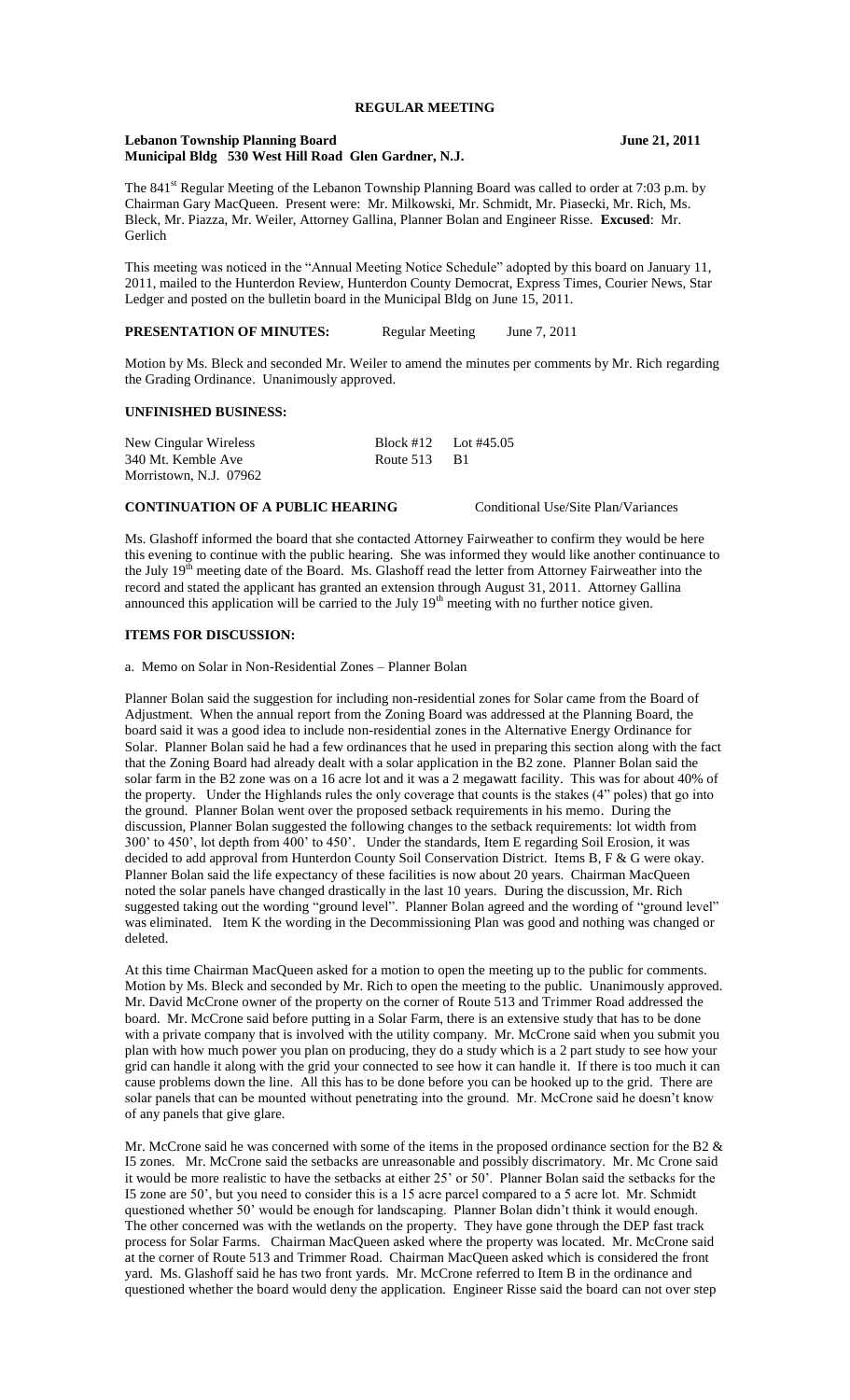#### **Lebanon Township Planning Board June 21, 2011 Page 2**

he jurisdiction of the DEP. Chairman MacQueen said if the applicant can get a permit from DEP stating he can build and if the DEP doesn't regulate that area or if it is a transition area/or waiver and the DEP says they can build there, then it is not an issue. Planner Bolan will amend this section of the ordinance.

Planner Bolan asked what isthe configuration of the lot. Mr. McCrone said it is a square lot which is 15.01 acres. Mr. Rich asked where the panels would be located on the property. Per Mr. McCrone, the panels would be on an angle facing Route 513 and Trimmer Road. The existing building sets up front facing Route 513. Mr. McCrone said the applicant plans on having the panels flush with the ground and will be fixed and will not rotate following the sun. Mr. McCrone informed the board that Sun Farm was aware that he was coming to the meeting this evening and offered to come before the board to discuss Solar and any questions the board might have. The board thanked Mr. McCrone for his comments.

Marc Laul asked to address the board. Mr. Laul said this area is cover by an EGM grid. They can not go above 60 hertz on the power lines. The hertz can't go above 61 or below 59 because it can upset the power grid. Because of all the SREC's **(Solar Renewable Energy Certificates)** and incentives this year, next year the SREC will disappear. Starting next year, they will be requiring battery storage on the facility to absorb it. If the grid can't absorb all the power because of going above the 60 hertz they can dump it into the battery. The benefit to the person with the Solar Farm is that they will be paid \$315,000.00 per mega watt for a year in order to have that battery storage facility. Planner Bolan asked what is done now if they go over the 61. Mr. Laul said they are trying to regulate it with small generator plants but they regulate at about 52% to 53% accuracy. Mr. Laul said it costs a lot of money to run these small generator plants. Mr. Piazza asked about what size batteries and how much room would you need. Mr. Laul asked how many acres. He was told 10 acres. Mr. Laul responded saying at 2 mega watts you would need in order to regulate, two 45' tractor trailers. Chairman MacQueen said we could include screening for tractor trailers if we had too. Mr. Weiler asked Mr. Laul if he foresees with solar farms if they will come with battery storage in the near future. Mr. Laul said yes. There is also talk of Wind Farms off the Jersey shore. Mr. Schmidt asked who makes these batteries for the solar farms. Mr. Laul said a big company called A.E.S. They have been trying to use the lead acid batteries because they are almost 100% recyclable. The problem is they are not fast enough, they can't discharge and absorb power fast enough. The lithium ion batteries that are good enough but they are the most pollutant product that can produce. Chairman MacQueen thanked Mr. Laul for his comments.

Being no further comments from the public, Chairman MacQueen asked the board for their comments on the proposed amendments to the ordinance. Mr. Piasecki wanted to know the regulations are for power plants and power storage. Mr. Piasecki expressed concern with the C1 streams and rivers in the area for these facilities. Planner Bolan asked Engineer Risse if he remembered the site plan for the Solar Farm that was approved by the Zoning Board in the B2 zone and asked what the ancillary infrastructure was beside the panel. Engineer Risse said it was the invertors, the analog digital convertors that shot it up into the grid. They were metal boxes mounted on concrete pads, convent DC into AC. Engineer Risse said if Garden Solar who had gotten approval from the Zoning Board if they decide they want the battery credits they will need to come back before the Zoning Board for approval since it was not part of their original approval. Planner Bolan said in the industrial zone what really controls the mass on the site is impervious coverage. This can not be an effective control with solar panels if you are only counting the posts as impervious coverage. In the industrial zone we have 40% impervious coverage limit. These setbacks with a 15 acre lot, the minimum amount of area that you would have to work with on a lot is 50%. It is more liberal then the 40% impervious coverage that is permitted in the I5 zone.

Mr. Weiler asked about the purposed setbacks. Planner Bolan said they are proportioned to size and lot configuration. Planner Bolan explained the configuration with the setbacks. Mr. Schmidt did not agree with Mr. McCrone suggestion using 50' for setbacks. It needs to be more than the 50' along with more landscaping. Mr. Rich said that the setbacks are important, but that he needs to study and learn more about this. Mr. Rich referred to the J&J facility on Route 202 and was shocked at what he saw. Also, how would this look when you enter the township. Ms. Bleck thanked Planner Bolan for giving us a formula for the setbacks that he proposed. Ms. Bleck mentioned the use of batteries and felt we needed more information before making a decision. Mr. Weiler agreed in that we need more information. Chairman MacQueen agreed with Mr. Rich and Mr. Piasecki regarding the setbacks. The ground mounted panels are more pleasing to the eye. You can landscape and hide them better. Chairman MacQueen said he would like some Solar people to come in and talk to the board. The board during their discussion mentioned other locations that have the ground mounted solar panels. Chairman MacQueen stated that we need more information before going forward. Mr. Piasecki said we need to know more about battery storage, maximum lot coverage/disturbance. Mr. Rich referred to a bank of solar panels in a residential zone here in the township. Mr. Rich asked Planner Bolan if it conformed to our solar ordinance for residential. Planner Bolan said yes, he thought so.

Chairman MacQueen noted the Wood Burning Furnaces are not on the agenda. This item will be on the next agenda for discussion.

After a brief discussion, motion by Mr. Rich and seconded by Mr. Schmidt to cancel the July  $5<sup>th</sup>$  Regular Meeting of the Planning Board. Unanimously approved. The next meeting is scheduled for July 19, 2011 at 7:00 p.m.